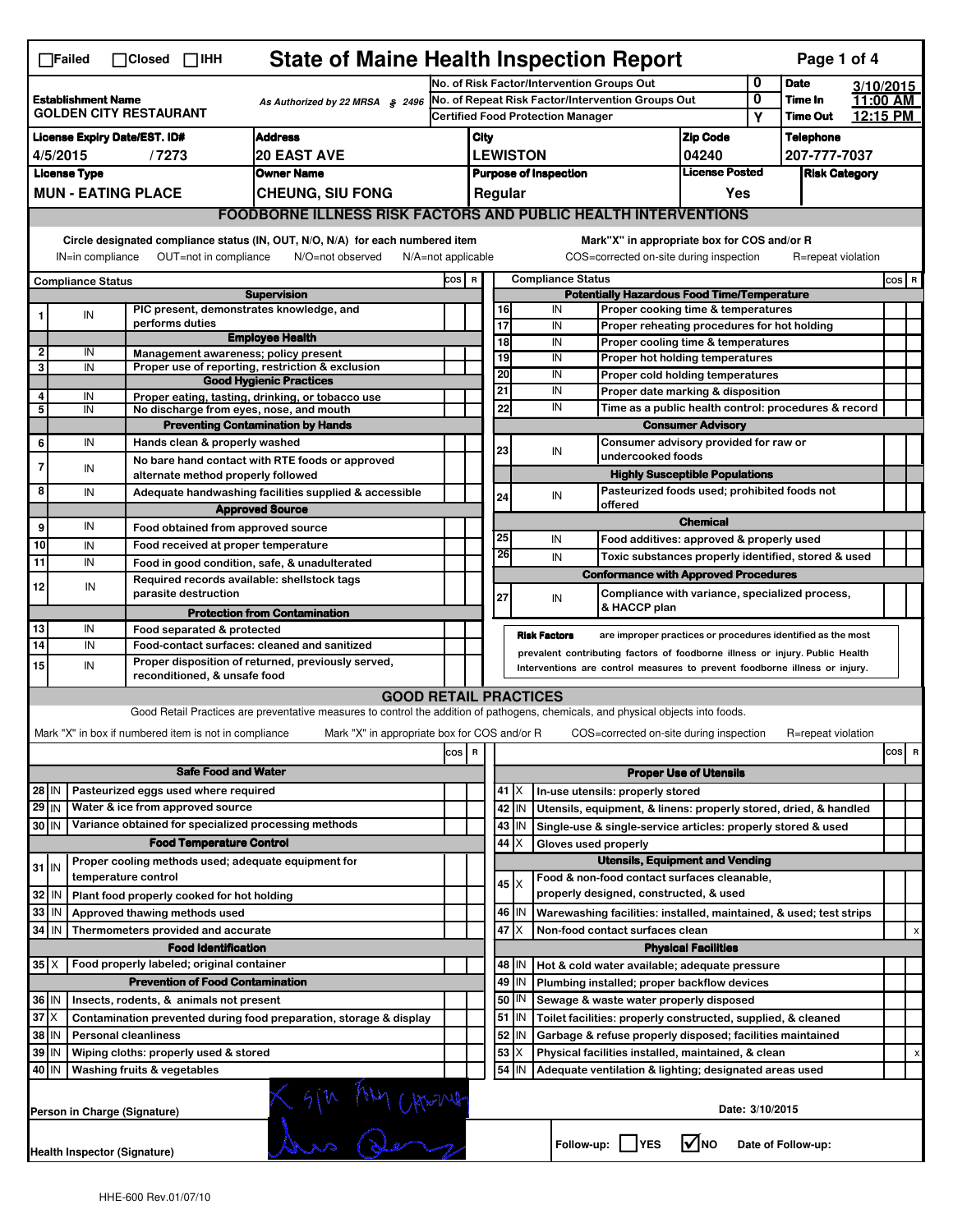|                                                   |                                      |                          | <b>State of Maine Health Inspection Report</b> | Page 2 of 4 |                   |                                  |  |  |  |
|---------------------------------------------------|--------------------------------------|--------------------------|------------------------------------------------|-------------|-------------------|----------------------------------|--|--|--|
| <b>Establishment Name</b>                         |                                      | As Authorized by 22 MRSA | 3/10/2015<br>Date                              |             |                   |                                  |  |  |  |
| <b>GOLDEN CITY RESTAURANT</b>                     |                                      |                          |                                                |             |                   |                                  |  |  |  |
| License Expiry Date/EST. ID#<br>4/5/2015<br>/7273 | <b>Address</b><br><b>20 EAST AVE</b> |                          | City / State<br><b>LEWISTON</b>                | /ME         | Zip Code<br>04240 | <b>Telephone</b><br>207-777-7037 |  |  |  |
| <b>Temperature Observations</b>                   |                                      |                          |                                                |             |                   |                                  |  |  |  |
| Location                                          | <b>Temperature</b>                   |                          | <b>Notes</b>                                   |             |                   |                                  |  |  |  |
| Frig                                              | 40                                   |                          |                                                |             |                   |                                  |  |  |  |
| RAW CHICKEN SANDWICH BAR                          | 40                                   |                          |                                                |             |                   |                                  |  |  |  |
| hot water                                         | 110 plus                             |                          |                                                |             |                   |                                  |  |  |  |
| walk-in cooler                                    | 38                                   |                          |                                                |             |                   |                                  |  |  |  |
| rice                                              | 135 plus hh                          |                          |                                                |             |                   |                                  |  |  |  |

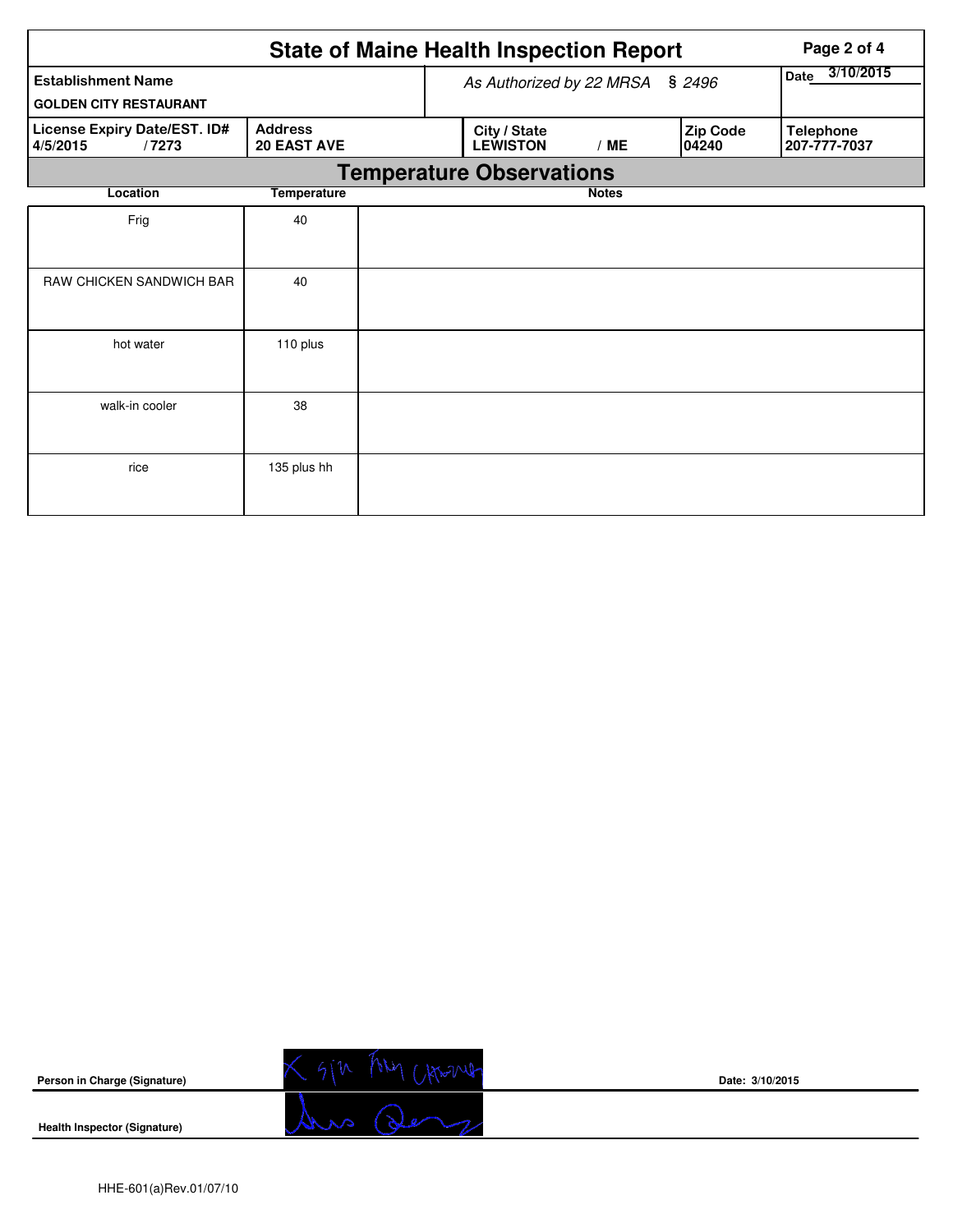| <b>Date</b><br><b>Establishment Name</b><br><b>GOLDEN CITY RESTAURANT</b><br><b>Address</b><br><b>License Expiry Date/EST. ID#</b><br><b>Zip Code</b><br>City / State<br>/7273<br><b>20 EAST AVE</b><br><b>LEWISTON</b><br>ME<br>04240<br>4/5/2015<br><b>Observations and Corrective Actions</b><br>Violations cited in this report must be corrected within the time frames below, or as stated in sections<br>8-405.11 and 8-406.11 of the Food Code<br>35: 3-601.12.(A): N: Food presented for consumption not honestly presented due to being misleading or misinforming.<br>INSPECTOR NOTES: must disclose using imitation crab<br>37: 3-305.11: N: Food not protected from contamination during storage.<br>INSPECTOR NOTES: food in walk-in cooler not covered | 3/10/2015 |  |  |  |  |  |  |  |
|-----------------------------------------------------------------------------------------------------------------------------------------------------------------------------------------------------------------------------------------------------------------------------------------------------------------------------------------------------------------------------------------------------------------------------------------------------------------------------------------------------------------------------------------------------------------------------------------------------------------------------------------------------------------------------------------------------------------------------------------------------------------------|-----------|--|--|--|--|--|--|--|
|                                                                                                                                                                                                                                                                                                                                                                                                                                                                                                                                                                                                                                                                                                                                                                       |           |  |  |  |  |  |  |  |
|                                                                                                                                                                                                                                                                                                                                                                                                                                                                                                                                                                                                                                                                                                                                                                       |           |  |  |  |  |  |  |  |
|                                                                                                                                                                                                                                                                                                                                                                                                                                                                                                                                                                                                                                                                                                                                                                       |           |  |  |  |  |  |  |  |
|                                                                                                                                                                                                                                                                                                                                                                                                                                                                                                                                                                                                                                                                                                                                                                       |           |  |  |  |  |  |  |  |
|                                                                                                                                                                                                                                                                                                                                                                                                                                                                                                                                                                                                                                                                                                                                                                       |           |  |  |  |  |  |  |  |
|                                                                                                                                                                                                                                                                                                                                                                                                                                                                                                                                                                                                                                                                                                                                                                       |           |  |  |  |  |  |  |  |
|                                                                                                                                                                                                                                                                                                                                                                                                                                                                                                                                                                                                                                                                                                                                                                       |           |  |  |  |  |  |  |  |
|                                                                                                                                                                                                                                                                                                                                                                                                                                                                                                                                                                                                                                                                                                                                                                       |           |  |  |  |  |  |  |  |
|                                                                                                                                                                                                                                                                                                                                                                                                                                                                                                                                                                                                                                                                                                                                                                       |           |  |  |  |  |  |  |  |
| 41: 3-304.12: N: Improper between-use storage of in-use utensils.                                                                                                                                                                                                                                                                                                                                                                                                                                                                                                                                                                                                                                                                                                     |           |  |  |  |  |  |  |  |
| INSPECTOR NOTES: need scoops with handles                                                                                                                                                                                                                                                                                                                                                                                                                                                                                                                                                                                                                                                                                                                             |           |  |  |  |  |  |  |  |
| 44: 3-304.15.(B).(C): N: Slash resistant gloves improperly used.                                                                                                                                                                                                                                                                                                                                                                                                                                                                                                                                                                                                                                                                                                      |           |  |  |  |  |  |  |  |
| INSPECTOR NOTES: non-food grade gloves being used                                                                                                                                                                                                                                                                                                                                                                                                                                                                                                                                                                                                                                                                                                                     |           |  |  |  |  |  |  |  |
| 45: 4-101.19: N: Nonfood contact surfaces of equipment that requires frequent cleaning not constructed of a corrosion-resistant, nonabsorbent, and<br>smooth material.                                                                                                                                                                                                                                                                                                                                                                                                                                                                                                                                                                                                |           |  |  |  |  |  |  |  |
| INSPECTOR NOTES: replace tea pots                                                                                                                                                                                                                                                                                                                                                                                                                                                                                                                                                                                                                                                                                                                                     |           |  |  |  |  |  |  |  |
| 45: 4-202.15: N: Can openers improperly designed and constructed.                                                                                                                                                                                                                                                                                                                                                                                                                                                                                                                                                                                                                                                                                                     |           |  |  |  |  |  |  |  |
| <b>INSPECTOR NOTES: clean</b>                                                                                                                                                                                                                                                                                                                                                                                                                                                                                                                                                                                                                                                                                                                                         |           |  |  |  |  |  |  |  |
| 47: 4-601.11.(B): C: Food contact surfaces of cooking equipment not clean.                                                                                                                                                                                                                                                                                                                                                                                                                                                                                                                                                                                                                                                                                            |           |  |  |  |  |  |  |  |
| INSPECTOR NOTES: clean all cooking equipment                                                                                                                                                                                                                                                                                                                                                                                                                                                                                                                                                                                                                                                                                                                          |           |  |  |  |  |  |  |  |
| 47: 4-602.13: N: Non-food contact surfaces are not cleaned at a frequency necessary to preclude accumulation of soil residues.                                                                                                                                                                                                                                                                                                                                                                                                                                                                                                                                                                                                                                        |           |  |  |  |  |  |  |  |
| INSPECTOR NOTES: clean exterior of sandwich bar-clean freezer and refrigerator-clean all shelving prep tables-clean exterior of all barrels-clean -clean<br>all shelving walk-in coolers                                                                                                                                                                                                                                                                                                                                                                                                                                                                                                                                                                              |           |  |  |  |  |  |  |  |
| 53: 6-201.11: N: Floors, walls, and ceilings are not smooth and easily cleanable.                                                                                                                                                                                                                                                                                                                                                                                                                                                                                                                                                                                                                                                                                     |           |  |  |  |  |  |  |  |
| INSPECTOR NOTES: replace water damaged ceiling tiles-replace all cracked floor tiles                                                                                                                                                                                                                                                                                                                                                                                                                                                                                                                                                                                                                                                                                  |           |  |  |  |  |  |  |  |
| 53: 6-501.12: N: The physical facilities are not clean.                                                                                                                                                                                                                                                                                                                                                                                                                                                                                                                                                                                                                                                                                                               |           |  |  |  |  |  |  |  |
| INSPECTOR NOTES: clean floors and walls                                                                                                                                                                                                                                                                                                                                                                                                                                                                                                                                                                                                                                                                                                                               |           |  |  |  |  |  |  |  |
|                                                                                                                                                                                                                                                                                                                                                                                                                                                                                                                                                                                                                                                                                                                                                                       |           |  |  |  |  |  |  |  |
|                                                                                                                                                                                                                                                                                                                                                                                                                                                                                                                                                                                                                                                                                                                                                                       |           |  |  |  |  |  |  |  |
|                                                                                                                                                                                                                                                                                                                                                                                                                                                                                                                                                                                                                                                                                                                                                                       |           |  |  |  |  |  |  |  |
| Person in Charge (Signature)<br>Date: 3/10/2015                                                                                                                                                                                                                                                                                                                                                                                                                                                                                                                                                                                                                                                                                                                       |           |  |  |  |  |  |  |  |
| <b>Health Inspector (Signature)</b>                                                                                                                                                                                                                                                                                                                                                                                                                                                                                                                                                                                                                                                                                                                                   |           |  |  |  |  |  |  |  |